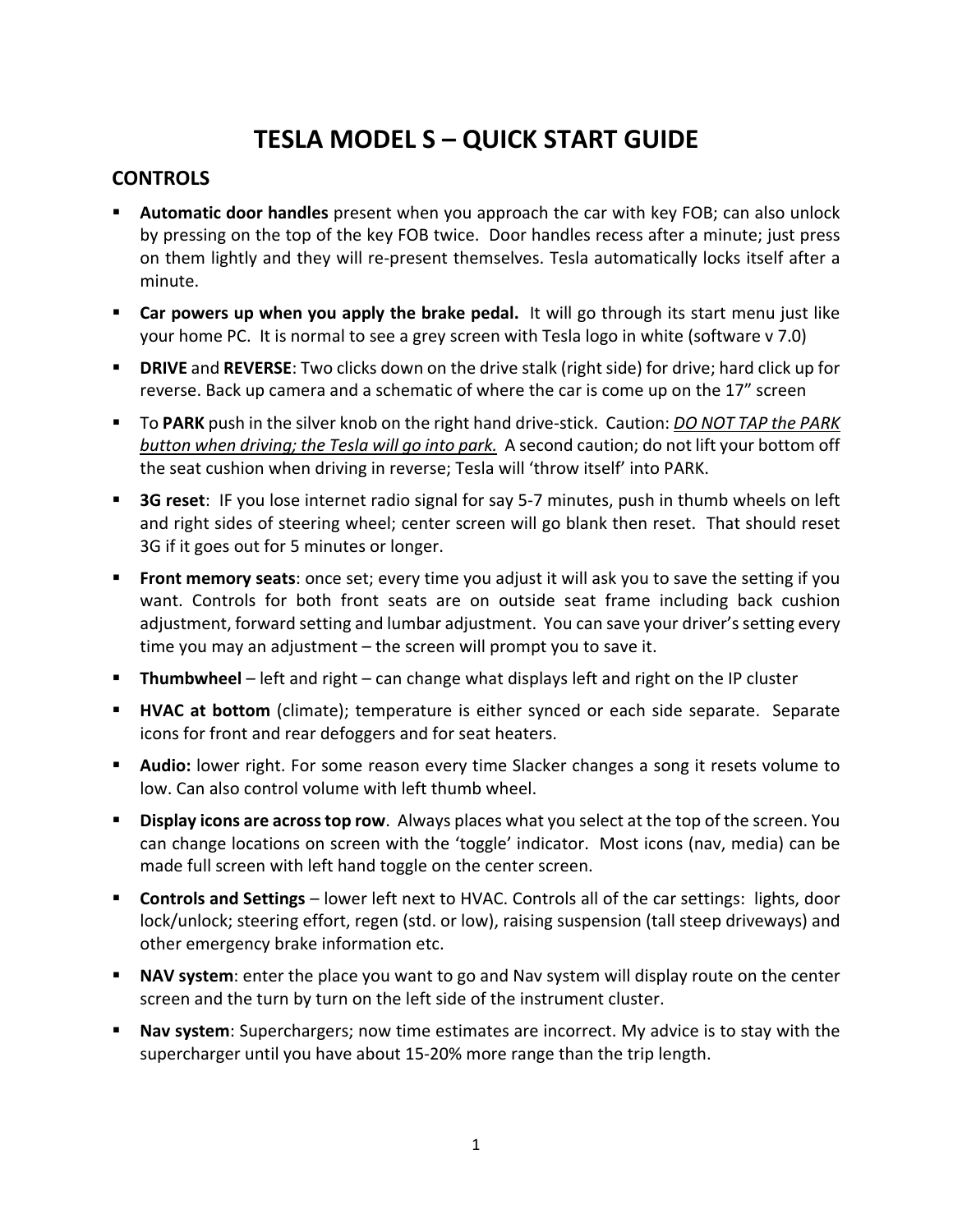- **Rear Hatch –** three ways to open/close: 1). Press twice on rear part of the Key FOB, 2). Press the latch on the outside of the hatch below the "T" logo and above the license plate and 3). Press the hatch button on the inside of the bottom of the hatch.
- **FRUNK if you don't need to use it keep it closed.** FRUNK can be opened by pressing twice on the front part of the Key FOB. It does not close automatically. It is VERY EASY to warp the hood if you close the FRUNK improperly. You have to pull down the front and gently place the latch onto the mechanism and gently press down on the ends of the FRUNK not the center. The aluminum hood will deform if the FRUNK is not gently closed. Apparently TESLA knows every time a door opens or closes so just be warned if it warps under your rental, it is recorded. Just not worth the trouble!
- **Battery recharge**: touch the white *Z* on the top of the 17" screenand the charge screen will pop up and you can set the battery charge level. ONLY use the trip charge level maybe once a day; rest of the time try for 70-80% charge level. There are detents on the battery icon to show you every 10% charge level. Car will warn you about excessive full charging. **Touch "open charge port" icon** and left rear charge port will open. It will turn blue when ready to accept charger, then green if connection is correct and white when finished. It will glow amber if not a correct contact (see warning on IP too). To remove, unlock the car, approach the charging port and carefully remove when the color changes from green to white.
- **Charging and Supercharging:** Located at Atlantic Station Red Level P1 (10 stalls) and at Tesla Decatur Store (4 stalls) makes recharging quick and easy. Just park in the space – get close enough to the charge cord and **click 'open charge port'** and connector will be able to be installed or removed. You will see the Supercharging message go on and see the Tesla charging at over 300 Volts and 170 Amps. Superchargers can be a little tricky to get right connection. When finished, go to screen and **click 'unlock charge port'**. Using the L2 adaptor, remove the std. J1772 connector first, then add the Tesla L2 adaptor. My Tesla APP will get an alert every time you charge so don't hesitate to contact me if you run into problems. I will likely text you when the vehicle is charged enough to be driven away.
- **Warning:** aggressive driving will drain the battery quickly. If you are driving at 75+ MPH and see your Watts/Mile above 325 your battery is going to run out fairly quickly! Please ensure that you head to a supercharger or Level 2 station when you reach 50 miles of rated battery range if you are driving in metro Atlanta. That will safely get you to either Atlantic Station or Decatur superchargers. If you are traveling to South Georgia, plan your trip using the Navigation setting so you can be routed through either Macon or Tifton Superchargers. Please allow the battery to recharge to 80% (160 miles). **If you run out of battery range, you will be responsible for flatbed towing and repairs to the battery pack if it is damaged by running out of power.**